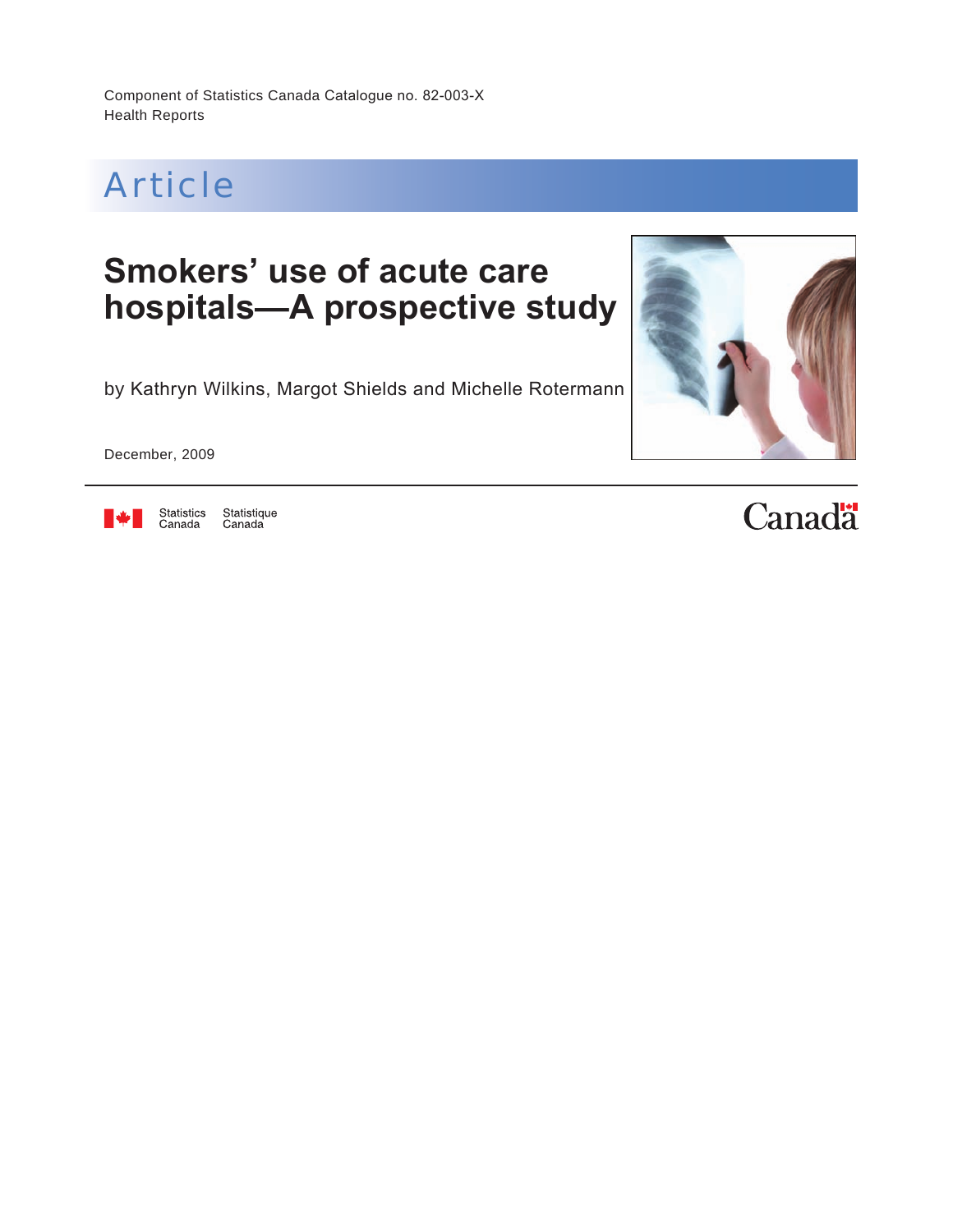# **Smokers' use of acute care hospitals—A prospective study**

*by Kathryn Wilkins, Margot Shields and Michelle Rotermann*

#### **Abstract**

#### **Background**

Previous Canadian estimates of hospital use by smoking history have been derived by applying disease-specific "smoking-attributable fractions" to administrative data. For this analysis, health survey data were linked to hospitalization data at an individual level, permitting prospective measures of hospital use by smoking status and age.

#### **Data and methods**

Data for 28,255 respondents (outside Quebec) to the 2000/2001 Canadian Community Health Survey (CCHS) were linked to the Hospital Person-Oriented Information Database. Days in hospital over four years were quantified for each respondent and examined in relation to smoking status in 2000/2001. Multiple logistic regression was used to examine the association between smoking and hospitalization, while controlling for confounders.

#### **Results**

During the four years after their CCHS interview, current daily smokers and former daily smokers who had quit in the past five years averaged more than twice as many days in hospital as did never-daily smokers. Altogether, excess hospital days for current and former smokers aged 45 to 74 numbered 7.1 million over four years, and accounted for 32% of all hospital days used by people in this age group.

#### **Keywords**

health surveys, medical record linkage, risk factors

#### **Authors**

Kathryn Wilkins (613-951-1769; kathryn.wilkins@ statcan.gc.ca), Margot Shields (613-951-4177; margot.shields@statcan.gc.ca), and Michelle Rotermann (613-951-3166; michelle.rotermann@ statcan.gc.ca) are with the Health Analysis Division at Statistics Canada, Ottawa, Ontario K1A 0T6.

ospital care for smoking-related illnesses Solution Constitutes an important part of the health care burden. However, because hospital administrative records contain only limited information, quantifying hospital use according to patients' personal characteristics is challenging. For example, although smoking may have contributed to the illness for which a person is hospitalized, no information on smoking history is captured in the administrative discharge abstract.

An indirect method of assessing the impact of smoking on hospital use has been to apply the "attributable fraction" for diseases that have been shown to be etiologically associated with smoking. The attributable fraction is the proportion by which the incidence of a disease would be reduced in the population if smoking were eliminated. Smoking-attributable days in hospital are calculated by multiplying each disease- and age-specific fraction (based on the literature) by the total number of hospital days for that disease. Since the early 1980s, studies in Canada and elsewhere have employed this approach to estimate health care use associated with smoking.1-6

Estimates derived from the attributable-fraction approach are limited in several ways. First, calculations are based on disease-specific risk estimates in the literature, so their precision depends on the quality of the underlying evidence. Second, the attributablefraction approach does not include conditions for which there is currently insufficient understanding of their true association with smoking. Third, this approach does not cover smokers' higher risks of complications after surgery and slower recovery time.<sup>7-15</sup>

A more accurate technique for quantifying smoking-related hospital use involves the collection of baseline data from a cohort, and monitoring their hospital use over a period of time. Few studies have employed this method, probably because of the considerable resources required for follow-up.16,17 A similar, but less expensive, method entails linking survey data from a specified baseline year with administrative data covering a subsequent follow-up period.18-20 Recent linkage of health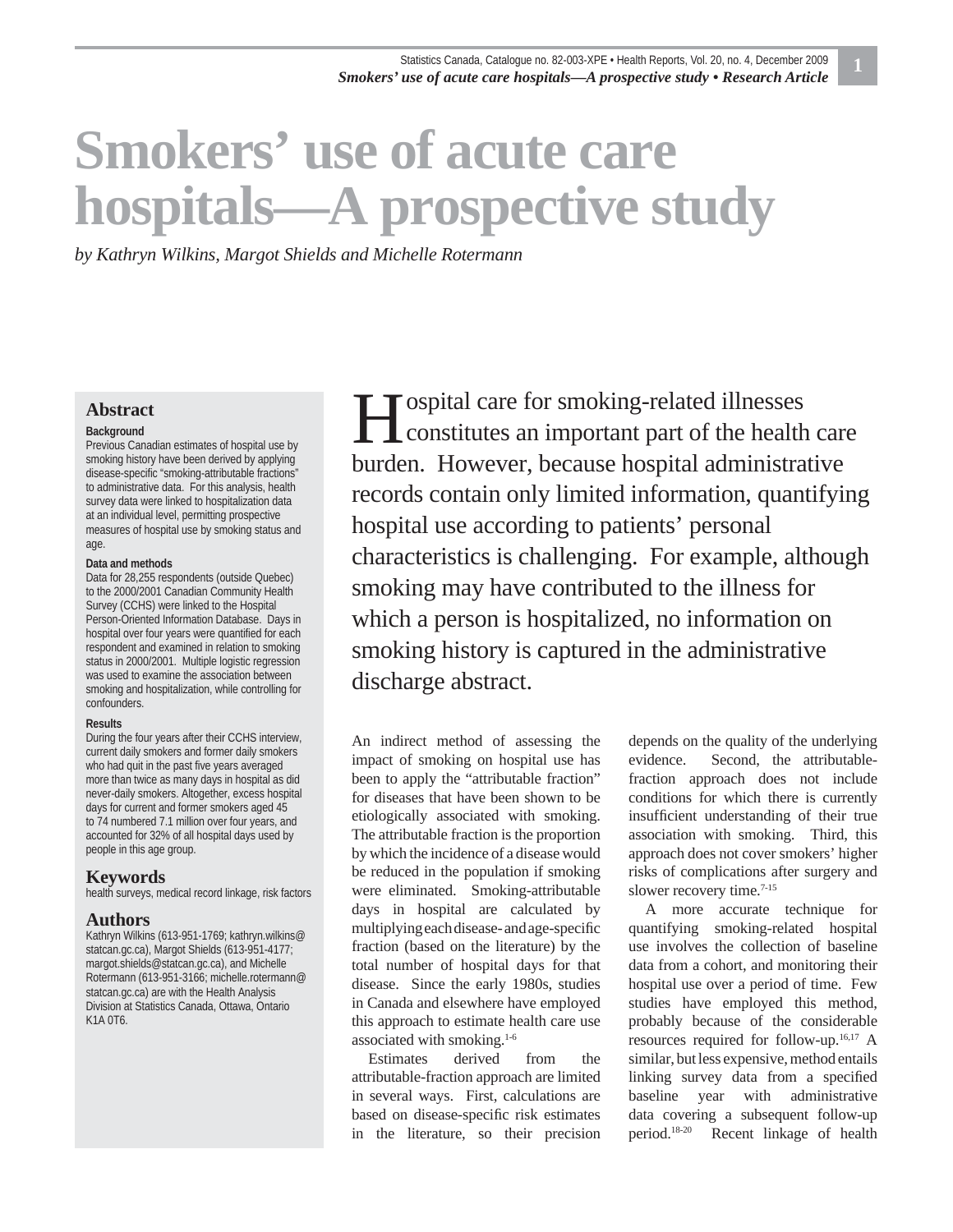survey data to hospital administrative data offers an opportunity to study the association between smoking status and use of acute care hospitals in Canada.

The objective of this study was to quantify the likelihood of hospitalization, and estimate time spent in hospital, according to smoking status. The study is based on a sample of respondents aged 45 to 74 to the 2000/2001 Canadian Community Health Survey, whose hospitalization experience was monitored prospectively for four years through linkage of the survey data with the Hospital Person-Oriented Information database.

### Methods

#### **Data source**

#### *Canadian Community Health Survey*

Data on smoking and other personal characteristics are from the 2000/2001 Canadian Community Health Survey (CCHS). The survey collects crosssectional information about the health of Canadians on an ongoing basis. It covers the non-institutionalized household population aged 12 or older in all provinces and territories, except members of the regular Canadian Forces and residents of Indian reserves, of Canadian Forces bases (military and civilian) and of some remote areas. A description of the methodology has been previously reported.21

The overall response rate to the 2000/2001 CCHS was 85%; the total sample numbered 131,535. Insufficient information was available in the hospital data for Quebec residents' records to be linked (see *Hospitalization data*); therefore, the 22,667 (17%) CCHS respondents in Quebec were dropped. Of the 108,868 respondents who remained, 90,450 had given permission for their survey data to be linked to administrative data. Check-digit algorithms were used to verify the plausibility of the health numbers they provided; 72,363 provided a plausible health number. Respondents aged 45 to 74 numbered 28,288, but data on smoking status were not available for 33 of them (Figure 1). Approximately





**Source:** 2000/2001 Canadian Community Health Survey (CCHS) and 2000-2005 Hospital Person-Oriented Information (HPOI).

half of them had been surveyed by telephone, and the other half, in person (data not shown).

Survey weights were produced by Statistics Canada to adjust for nonresponse to the CCHS, as well as for the exclusion of records of respondents who did not provide plausible health numbers or give permission for linkage to administrative health data. These weights were applied to the analysis file; the weighted data were representative of the Canadian household population residing outside Quebec.

#### *Hospitalization data*

Statistics Canada's Hospital Person-Oriented Information database (HPOI) is a person-level dataset derived from discharge records of inpatients in most of the acute care hospitals and some psychiatric, chronic and rehabilitation hospitals across Canada.<sup>22</sup> The discharge records contain demographic (for example, date of birth, postal code), administrative (health number, admission and separation dates) and clinical information,23 and are compiled into the Hospital Morbidity Database by the Canadian Institute for Health Information.24 During processing at Statistics Canada, about 3% of Hospital Morbidity Database records for patients aged 12 or older were excluded because of missing or invalid health numbers.<sup>22</sup> Because this analysis was restricted to records for hospitalizations in acute care hospitals, a further 2% of records from non-acute care institutions were excluded.

After processing to ensure the consistency of demographic information among records assumed to pertain to the same person, two stages of linkage were carried out. First, HPOI records were created by linking records for the same patient, based on health number, postal code and date of birth. Probabilistic linkage routines were then used to match the CCHS with HPOI records.

A recently published evaluation of the linkage between the CCHS and HPOI reported high coverage for the population younger than age 75. The estimated number of people aged 12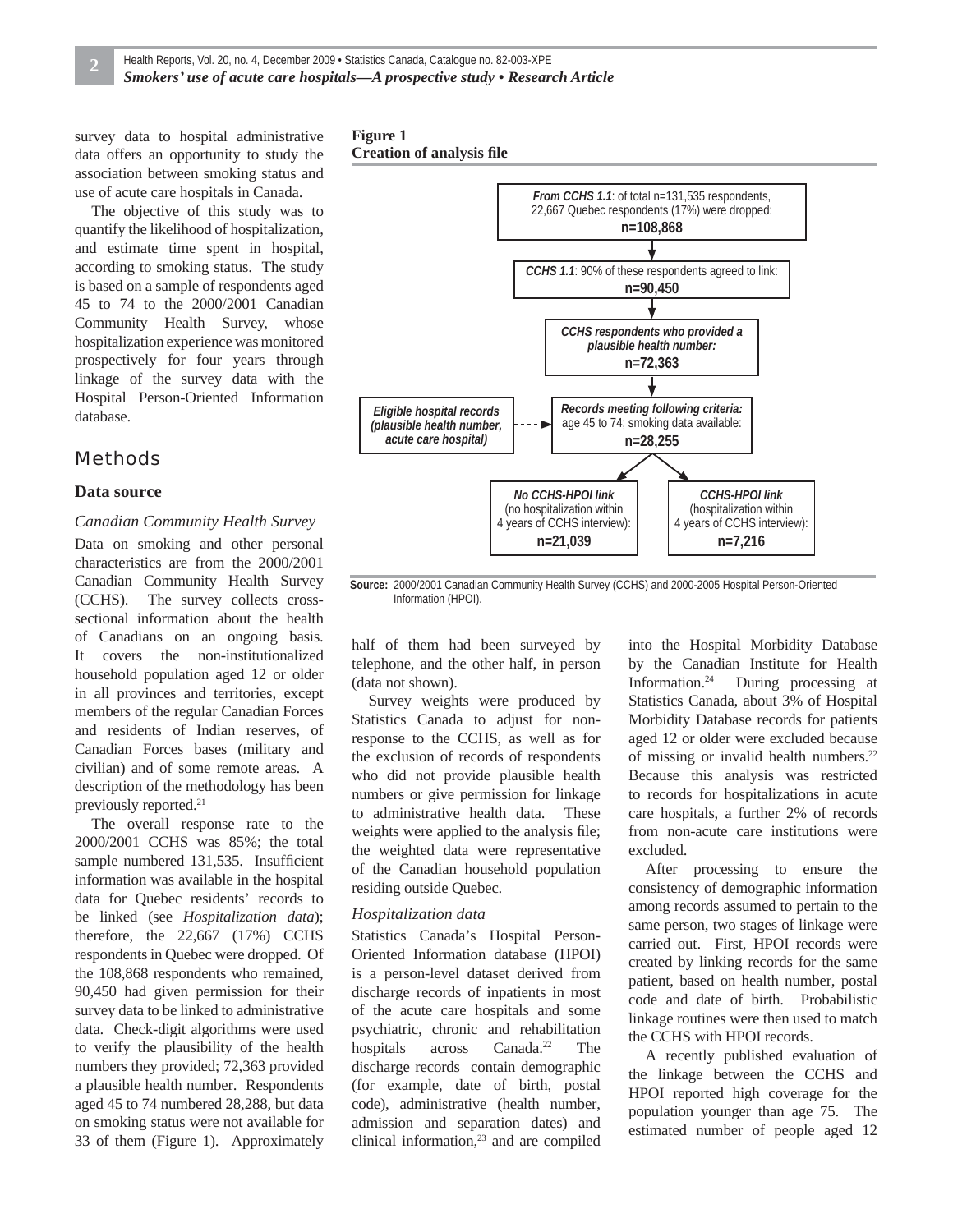to 74 who were hospitalized, based on the number of CCHS records that were matched to HPOI records, was 96.4% of the number hospitalized according to HPOI records alone.<sup>25</sup> To further assess the comparability of the linked file with the original CCHS file (excluding Quebec respondents, but including respondents who did not give permission for linkage), the population distribution by smoking status (percentage who are current smokers, never-smokers, former smokers who quit within five years, former smokers who quit for more than five years) was compared between the two files; the distributions were nearly identical (data not shown).

CCHS interviews were conducted from September 1, 2000 until November 3, 2001. Starting from the date of the CCHS interview, HPOI records were searched prospectively for four years (1,462 days) for each respondent. Thus, in theory, each respondent had an equal period of eligibility for hospitalization. Censoring before the end of the four-year period because of events such as death or moving out of the province could not be accounted for because information about these events was not available or incomplete. However, it was expected that such occurrences would be relatively rare in the age group studied and would have a minimal effect on the results of the analysis. Probabilistic linkage of the 28,288 CCHS records to HPOI records yielded 7,229 matches, indicating that 26% of CCHS respondents outside Quebec had been hospitalized at least once during the four-year follow-up. No matching HPOI records within the four-year follow-up were found for the remaining 21,059 respondents, who were, therefore, categorized as not having been hospitalized. No information on smoking status was available for 13 of those who had been hospitalized and for 20 of those who had not. These records were deleted, yielding final samples of 7,216 and 21,039, respectively.

#### **Analytical techniques**

Frequencies, cross-tabulations and means were employed to estimate smoking prevalence, the proportions of persons hospitalized, and hospital days used. All tabulations were produced by age group, and all computations were carried out with weighted data. Variance on estimates was calculated with the bootstrap technique to account for the complex design of the survey. $26,27$ 

Preliminary analysis revealed that relatively few (7%) CCHS respondents aged 75 or older were current daily smokers. As well, for the population aged 75 or older, correspondence between the CCHS and HPOI is substantially lower than for younger people—largely because the CCHS does not cover the institutionalized population.<sup>25</sup> Therefore, the analysis excluded people aged 75 or older.

Four multiple logistic regression models were fitted to assess the association between smoking status (as ascertained during the CCHS interview) and the odds of hospitalization, while controlling for potential confounders. The first model contained control variables for age and sex; to that model were added variables reflecting socio-economic status (Model 2), urban/rural residence (Model 3), and physician consultations, leisure-time physical activity, body mass index and level of alcohol consumption (Model 4). To maximize sample size, variables for missing values on household income, leisure-time physical activity and body mass index were included. Cox proportional hazards regression, useful in assessing time-to-first-event, was also considered as a means of studying this association. However, because time-to-hospitalization was unrelated to the purpose of the regression (to assess the possible influence of socioeconomic status and other risk factors on the association between smoking and hospitalization), logistic regression was considered an appropriate approach.

#### **Defi nitions**

Respondents were assigned to one of four categories, based on daily smoking: current daily smoker; former daily smoker who quit sometime in the five years before the date of the CCHS

interview (recent quitters); former daily smoker who quit more than five years before the date of the interview (longterm quitters); and never a daily smoker.

To be consistent with low-risk drinking guidelines, $28$  seven categories of alcohol consumption were specified: weekly binge (at least five drinks in one occasion, at least once a week during past year); heavy (ten drinks or more in past week for women; fifteen or more for men); moderate (two to nine drinks in past week for women; two to fourteen for men); light (one drink in past week); occasional (at least one drink in past year, but none in past week); former (at least one drink in lifetime, but none in past year); and lifetime abstainer.

Household income groups were derived by calculating the ratio between total household income from all sources in the previous 12 months and Statistics Canada's low-income cut-off specific to the number of people in the household, the size of the community, and the survey year. These adjusted income ratios were sorted and grouped into within-province quintiles (five groups, each containing one-fifth of the population in each province).

Days in hospital were calculated by summing the lengths of stay for each hospitalized CCHS respondent; totals were cross-tabulated by age group and smoking status category. Respondents categorized as not having been hospitalized were included and counted as contributing zero days.

The average number of days in hospital was calculated by dividing the weighted total number of days for each age group and smoking category by the corresponding weighted population count. For each age group and smoking category, the average number of excess hospital days was calculated by subtracting the average number of days for never-smokers from the corresponding average number of days for each smoking category. Then the total number of excess days in hospital was calculated by multiplying the average number of excess days in each age group and smoking category by the population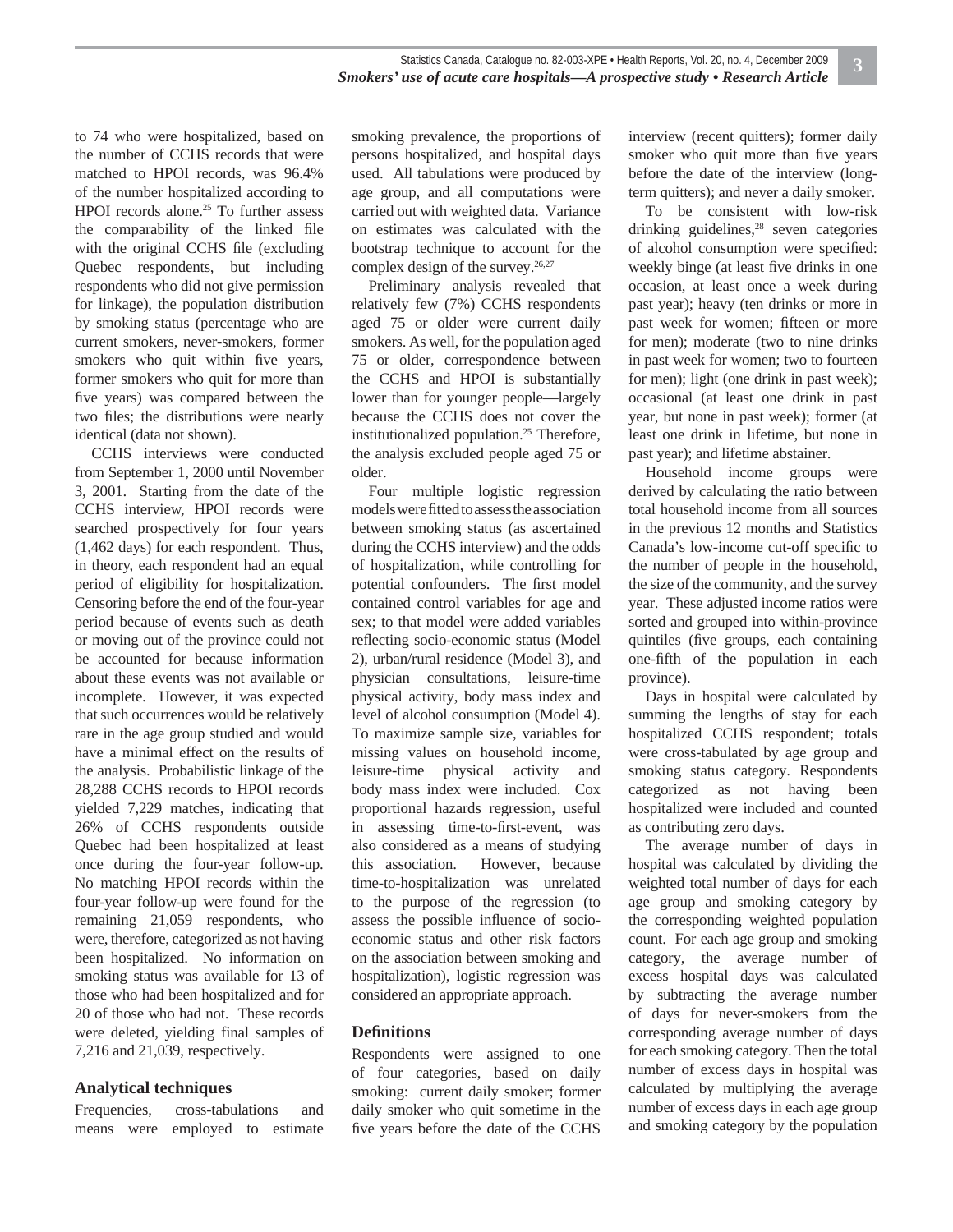in each of these groups. Finally, the percentage of all days in hospital that were excess days was calculated by dividing the number of excess days by the number of total days. All estimates were produced for each age group and smoking category.

#### Results

Of Canadians (minus Quebec residents) aged 45 to 74 in 2000/2001, an estimated 19% were current daily smokers; 6% were former daily smokers who had quit in the past five years (recent quitter); 30% were former daily smokers who had quit for more than five years (long-term quitter); and 44% had never smoked daily (Table 1). The percentage of current daily smokers in the 45-to-54 age group was higher than in the older age groups.

Over the subsequent four-year period, 14% of people aged 45 to 54

were hospitalized—a figure that rose in successively older age groups to 35% of 65- to 74-year-olds (Table 2). When smoking status was considered, the likelihood of hospitalization during the four years ranged from a low of 12% of never-smokers aged 45 to 54 to a high of 43% of 65- to 74-year-olds who were current daily smokers or recent quitters.

In each age group, the percentage of current daily smokers who were hospitalized substantially exceeded the percentage among those who had never smoked daily. In all age groups, recent quitters were also significantly more likely to have been hospitalized than were people who had never smoked daily. This pattern held for long-term quitters except at ages 55 to 64: the percentage of long-term quitters hospitalized was not statistically different from the percentage for people who had never smoked daily.

Adjusted for age and sex, the odds of hospitalization for current daily smokers were 80% higher than those for never daily smokers (Table 3, Model 1). The odds ratios for former daily smokers were also significantly elevated, at 1.6 for recent quitters, and 1.3 for long-term quitters. Even as other control variables were added (level of education and income in Model 2; urban/rural residence in Model 3; and family doctor consultation, level of leisure-time physical activity, body mass index category and level of alcohol consumption in Model 4), the odds ratios for all smoking categories remained at nearly the same levels.

#### **More hospital days**

The time current and former daily smokers spent in hospital was disproportionate to their share of the population. Current daily smokers aged 45 to 74 accounted for 19% of the population in that age

#### **Table 1 Smoking status, by age group, household population aged 45 to 74, Canada excluding Quebec, 2000/2001**

|                |                     |         | Current daily smoker                                                                  | Recent quitter<br>(5 or fewer years) |       |                     |                               | Long-term quitter<br>(more than 5 years) |         |                     |      | Never smoked daily            |        |         |      |      |
|----------------|---------------------|---------|---------------------------------------------------------------------------------------|--------------------------------------|-------|---------------------|-------------------------------|------------------------------------------|---------|---------------------|------|-------------------------------|--------|---------|------|------|
|                | Estimated<br>number |         | 95%<br>95%<br>confidence<br>confidence<br>Estimated<br>interval<br>interval<br>number |                                      |       | Estimated<br>number | 95%<br>confidence<br>interval |                                          |         | Estimated<br>number |      | 95%<br>confidence<br>interval |        |         |      |      |
| Age group      | '000'               | %       | trom                                                                                  | to                                   | '000  | %                   | from                          | to                                       | '000'   | %                   | from | to                            | '000   | %       | from | to   |
| Total 45 to 74 | 1.361.8             | 19.4    | 18.7                                                                                  | 20.1                                 | 444.1 | 6.3                 | 5.9                           | 6.7                                      | 2.098.9 | 29.9                | 29.1 | 30.8                          | 3107.9 | 44.3    | 43.4 | 45.3 |
| 45 to 54       | 783.1               | 23.2    | 22.1                                                                                  | 24.3                                 | 227.4 | 6.7                 | 6.1                           | 7.4                                      | 839.9   | 24.9                | 23.6 | 26.1                          | 1525.0 | 45.2    | 43.7 | 46.7 |
| 55 to 64       | 388.0               | $19.0*$ |                                                                                       | 20.3                                 | 129.3 | 6.3                 | 5.6                           | 7.0                                      | 663.2   | $32.5*$             | 31.0 | 33.9                          | 861.8  | $42.2*$ | 40.5 | 43.9 |
| 65 to 74       | 190.                | 12.0*   | 10.9                                                                                  | 13.0                                 | 87.4  | $5.5*$              | 4.7                           | 6.3                                      | 595.8   | $37.4*$             | 35.  | 39.0                          | 721.1  | 45.2    | 43.4 | 47.0 |

significantly different from estimate for ages  $45-54$  (p < 0.05)

**Note:** Estimates are based on a sample of 28,255 respondents to 2000/2001 Canadian Community Health Survey.

**Source:** 2000/2001 Canadian Community Health Survey.

#### **Table 2**

#### **Percentage hospitalized over subsequent four years, by age group and smoking status, household population aged 45 to 74 in 2000/2001, Canada excluding Quebec**

|           |      | Total                         |      |                               | Current daily<br>smoker |      |                               | Recent quitter<br>(5 or fewer years) |      |      |                               | Long-term quitter<br>(more than 5 years) |      |      | Never smoked<br>daily |                               |  |
|-----------|------|-------------------------------|------|-------------------------------|-------------------------|------|-------------------------------|--------------------------------------|------|------|-------------------------------|------------------------------------------|------|------|-----------------------|-------------------------------|--|
|           |      | 95%<br>confidence<br>interval |      | 95%<br>confidence<br>interval |                         |      | 95%<br>confidence<br>interval |                                      |      |      | 95%<br>confidence<br>interval |                                          |      |      |                       | 95%<br>confidence<br>interval |  |
| Age group | %    | from                          | to   | %                             | from                    | to   |                               | %                                    | from | to   | %                             | from                                     | to   | $\%$ | from                  | to                            |  |
| 45 to 54  | 14.4 | 3.4                           | 15.4 | $18.6*$                       | 16.6                    | 20.6 |                               | $17.6*$                              | 13.5 | 21.7 | 14.8*                         | 12.5                                     | 17.1 | 11.6 | 10.4                  | 12.9                          |  |
| 55 to 64  | 23.1 | 21.7                          | 24.5 | $28.7*$                       | 25.2                    | 32.1 |                               | $27.1*$                              | 22.0 | 32.1 | 22.9                          | 20.5                                     | 25.3 | 20.1 | 17.9                  | 22.4                          |  |
| 65 to 74  | 35.1 | 33.3                          | 36.9 | $43.1*$                       | 38.6                    | 47.6 |                               | $42.6*$                              | 35.8 | 49.4 | $38.2*$                       | 35.6                                     | 40.9 | 29.5 | 26.8                  | 32.2                          |  |

\* significantly different from estimate for "never smoked daily" ( $p < 0.05$ )

**Source:** 2000/2001 Canadian Community Health Survey linked to 2000-2005 Hospital Person-Oriented Information.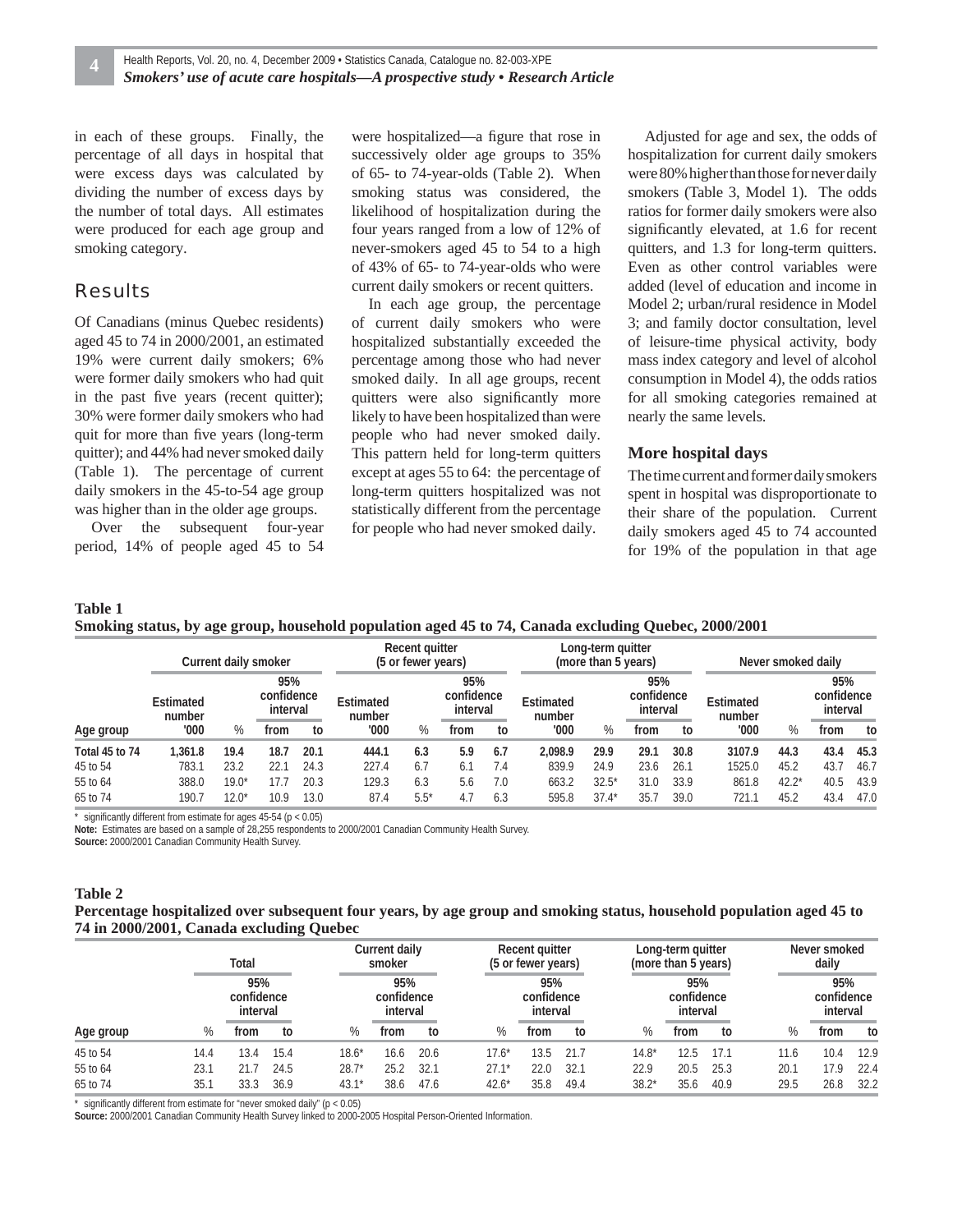#### **Table 3**

**Adjusted odds ratios relating smoking status to hospitalization over subsequent four years, controlling for selected characteristics, household population aged 45 to 74 in 2000/2001, Canada excluding Quebec**

|                                                                             | Model 1          |                               |                      |                  | Model 2                       |          |                  | Model 3                       |          | Model 4          |                               |          |  |
|-----------------------------------------------------------------------------|------------------|-------------------------------|----------------------|------------------|-------------------------------|----------|------------------|-------------------------------|----------|------------------|-------------------------------|----------|--|
|                                                                             | Adjusted<br>odds | 95%<br>confidence<br>interval |                      | Adjusted<br>odds | 95%<br>confidence<br>interval |          | Adjusted<br>odds | 95%<br>confidence<br>interval |          | Adjusted<br>odds | 95%<br>confidence<br>interval |          |  |
|                                                                             | ratio            | from                          | to                   | ratio            | from                          | to       | ratio            | from                          | to       | ratio            | from                          | to       |  |
| Smoking status                                                              |                  |                               |                      |                  |                               |          |                  |                               |          |                  |                               |          |  |
| Current daily                                                               | $1.8*$           | 1.6                           | 2.0                  | $1.6*$           | 1.5                           | 1.9      | $1.6*$           | 1.4                           | 1.8      | $1.7^*$          | 1.5                           | 1.9      |  |
| Recent quitter (5 or fewer years)                                           | $1.6*$           | 1.4                           | 2.0                  | $1.6*$           | 1.3                           | 1.9      | $1.6*$           | 1.3                           | 1.9      | $1.5*$           | 1.3                           | 1.8      |  |
| Long-term quitter (more than 5 years)                                       | $1.3*$           | 1.2                           | 1.5                  | $1.3*$           | 1.2                           | 1.5      | $1.3*$           | 1.2                           | 1.4      | $1.3*$           | 1.2                           | 1.5      |  |
| Never smoked daily <sup>t</sup>                                             | 1.0              | $\ldots$                      | $\cdots$             | 1.0              | $\ldots$                      | $\ldots$ | 1.0              | $\ldots$                      | $\ldots$ | 1.0              | $\ldots$                      | $\ldots$ |  |
| Age (continuous)                                                            | $1.1*$           | 1.1                           | 1.1                  | $1.1*$           | 1.1                           | 1.1      | $1.1*$           | 1.1                           | 1.1      | $1.1*$           | 1.1                           | 1.1      |  |
| Sex                                                                         |                  |                               |                      |                  |                               |          |                  |                               |          |                  |                               |          |  |
| Men                                                                         | 1.0              | 0.9                           | 1.1                  | 1.1              | 1.0                           | 1.2      | 1.1              | 1.0                           | 1.2      | $1.2*$           | 1.0                           | 1.3      |  |
| Women†                                                                      | 1.0              | $\ldots$                      |                      | 1.0              | $\cdots$                      | $\cdots$ | 1.0              | $\ldots$                      | $\cdots$ | 1.0              | $\ldots$                      |          |  |
|                                                                             |                  |                               | $\ldots$             |                  |                               |          |                  |                               |          |                  |                               | $\ldots$ |  |
| Education                                                                   |                  |                               |                      |                  |                               |          |                  |                               |          |                  |                               |          |  |
| Less than secondary graduation                                              | $\cdots$         | $\cdots$                      | $\ldots$             | $1.2*$           | 1.0                           | 1.3      | 1.1              | 1.0                           | 1.2      | 1.0              | 0.9                           | 1.1      |  |
| Secondary graduation                                                        | .                | .                             | $\cdots$             | 1.0              | 0.9                           | 1.2      | $1.0\,$          | 0.9                           | 1.2      | 1.0              | 0.9                           | 1.2      |  |
| Some postsecondary                                                          | $\cdots$         | $\cdots$                      | $\cdots$             | 1.2              | 1.0                           | 1.4      | 1.2              | 1.0                           | 1.4      | 1.2              | 1.0                           | 1.4      |  |
| Postsecondary graduation <sup>+</sup>                                       | .                |                               | $\cdots$             | 1.0              | $\cdots$                      | .        | $1.0\,$          | $\cdots$                      | $\cdots$ | 1.0              | $\cdots$                      | $\ldots$ |  |
| Household income quintile                                                   |                  |                               |                      |                  |                               |          |                  |                               |          |                  |                               |          |  |
| 1 (lowest)                                                                  | $\cdots$         | $\cdots$                      | $\cdots$             | $1.5*$           | 1.3                           | 1.8      | $1.6*$           | 1.4                           | 1.9      | $1.4*$           | 1.2                           | 1.7      |  |
| 2                                                                           |                  | $\cdots$                      | $\cdots$             | $1.3*$           | 1.1                           | 1.5      | $1.3*$           | 1.1                           | 1.5      | 1.2              | 1.0                           | 1.4      |  |
| 3                                                                           | $\ldots$         |                               |                      | 1.0              | 0.9                           | 1.2      | 1.1              | 0.9                           | 1.2      | 1.0              | 0.9                           | 1.2      |  |
|                                                                             |                  |                               |                      |                  |                               | 1.3      |                  |                               | 1.3      |                  |                               | 1.3      |  |
| 4                                                                           | .                | .                             | $\cdots$             | 1.1              | 1.0                           |          | $1.2*$           | 1.0                           |          | 1.1              | 1.0                           |          |  |
| 5 (highest) <sup>†</sup>                                                    | $\cdots$         | $\cdots$                      | $\cdots$             | 1.0              | $\cdots$                      | $\cdots$ | $1.0\,$          | $\cdots$                      | $\cdots$ | 1.0              | $\cdots$                      | $\cdots$ |  |
| Urban/Rural residence                                                       |                  |                               |                      |                  |                               |          |                  |                               |          |                  |                               |          |  |
| Census Metropolitan Area (CMA) <sup>+</sup>                                 | .                | $\cdots$                      | $\sim$               | $\ldots$         | $\cdots$                      | $\cdots$ | 1.0              | $\ldots$                      | $\ldots$ | 1.0              | $\ldots$                      | $\ldots$ |  |
| Non-CMA: urban                                                              | .                |                               | $\ddot{\phantom{a}}$ | $\cdots$         | $\cdots$                      | $\cdots$ | $1.4*$           | 1.3                           | 1.6      | $1.4*$           | 1.3                           | 1.6      |  |
| Non-CMA: rural                                                              | .                |                               | $\cdots$             | $\cdots$         | $\cdots$                      | $\cdots$ | $1.3*$           | 1.2                           | 1.5      | $1.3*$           | 1.2                           | 1.5      |  |
| Consulted family doctor/general                                             |                  |                               |                      |                  |                               |          |                  |                               |          |                  |                               |          |  |
| practitioner in past 12 months                                              |                  |                               |                      |                  |                               |          |                  |                               |          |                  |                               |          |  |
| <i>Yes</i>                                                                  |                  |                               |                      |                  |                               |          |                  | .                             |          | $1.8*$           | 1.5                           | 2.1      |  |
| No <sup>†</sup>                                                             |                  |                               |                      | $\cdots$         |                               |          | $\cdots$         | $\ldots$                      | $\cdots$ | 1.0              | $\cdots$                      | $\ldots$ |  |
|                                                                             |                  |                               |                      |                  |                               |          |                  |                               |          |                  |                               |          |  |
| Leisure-time physical activity level<br>Active (3 or more KKD) <sup>+</sup> |                  |                               |                      |                  |                               |          |                  |                               |          |                  |                               |          |  |
|                                                                             | .                | $\cdots$                      | $\cdots$             | $\ldots$         | $\cdots$                      | $\cdots$ | $\cdots$         | $\cdots$                      | $\cdots$ | 1.0              | $\ldots$                      | $\ldots$ |  |
| Moderately active (1.5 to 2.9 KKD)                                          |                  |                               |                      | $\cdots$         |                               |          | $\cdots$         | $\ldots$                      | $\cdots$ | 1.0              | 0.9                           | 1.2      |  |
| Inactive (Less then 1.5 KKD)                                                | .                | .                             | $\sim$               | $\ldots$         | $\cdots$                      | .        | $\cdots$         | $\cdots$                      | $\cdots$ | $1.3*$           | 1.2                           | 1.5      |  |
| BMI category (range kg/m <sup>2</sup> )                                     |                  |                               |                      |                  |                               |          |                  |                               |          |                  |                               |          |  |
| Underweight (less than 18.5)                                                | $\cdots$         | $\cdots$                      | $\cdots$             | $\cdots$         | $\cdots$                      | $\cdots$ | $\cdots$         | $\cdots$                      | $\cdots$ | $1.4*$           | 1.0                           | 1.9      |  |
| Normal weight (18.5 to 24.9) <sup>†</sup>                                   |                  |                               |                      |                  |                               |          |                  | $\cdots$                      |          | 1.0              |                               |          |  |
| Overweight (25.0 to 29.9)                                                   | $\ldots$         | $\cdots$                      | $\cdots$             | $\cdots$         | $\cdots$                      | $\cdots$ | $\cdots$         | $\cdots$                      | $\ldots$ | 1.1              | 1.0                           | 1.2      |  |
| Obese Class I (30.0 to 34.9)                                                | $\ldots$         | $\cdots$                      |                      | $\ldots$         | $\cdots$                      | $\cdots$ | $\cdots$         | $\cdots$                      | $\ldots$ | $1.2*$           | 1.1                           | 1.4      |  |
| Obese Class II (35.0 to 39.9)                                               |                  |                               | $\cdots$             |                  |                               |          |                  |                               |          | $1.7*$           | 1.3                           | 2.3      |  |
|                                                                             |                  | $\cdots$                      | $\sim$               | $\ldots$         | $\cdots$                      | $\cdots$ | $\cdots$         | $\cdots$                      | $\cdots$ |                  |                               |          |  |
| Obese Class III (40.0 or more)                                              | .                | .                             | $\cdots$             | $\cdots$         | $\cdots$                      | .        | $\cdots$         | $\cdots$                      | $\ldots$ | $1.8*$           | 1.3                           | 2.6      |  |
| Level of alcohol consumption                                                |                  |                               |                      |                  |                               |          |                  |                               |          |                  |                               |          |  |
| Weekly binge drinker                                                        | $\ldots$         | $\cdots$                      | $\ldots$             | $\ldots$         | $\cdots$                      | $\cdots$ | $\ldots$         | $\cdots$                      | $\cdots$ | 1.0              | 0.8                           | 1.3      |  |
| Heavy last week                                                             | $\cdots$         | $\cdots$                      | $\cdots$             | $\ldots$         | $\cdots$                      | $\cdots$ | $\cdots$         | $\cdots$                      | $\ldots$ | 0.8              | 0.7                           | 1.1      |  |
| Moderate last week <sup>+</sup>                                             | $\cdots$         | $\cdots$                      | $\cdots$             | $\cdots$         | $\cdots$                      | $\cdots$ | $\cdots$         | $\cdots$                      | $\cdots$ | 1.0              |                               | $\ldots$ |  |
| Light last week                                                             | $\cdots$         | $\cdots$                      | $\cdots$             | $\cdots$         | $\cdots$                      | $\cdots$ | $\cdots$         | $\cdots$                      | $\ldots$ | $1.2*$           | 1.0                           | 1.5      |  |
| Occasional drinker                                                          | $\ldots$         | $\cdots$                      | $\sim$               | $\ldots$         | $\cdots$                      | $\cdots$ | $\ldots$         | $\cdots$                      | $\ldots$ | $1.3*$           | 1.1                           | 1.4      |  |
| Former drinker                                                              |                  |                               |                      |                  |                               |          |                  |                               |          | $1.5*$           | 1.3                           | 1.7      |  |
| Lifetime abstainer                                                          | $\ldots$         | $\cdots$                      | $\cdots$             | $\cdots$         | $\cdots$                      | $\cdots$ | $\cdots$         | $\cdots$                      | $\ldots$ | 1.3              | 1.0                           | 1.6      |  |
|                                                                             | $\cdots$         | $\cdots$                      |                      | $\cdots$         | $\cdots$                      |          | $\cdots$         | $\cdots$                      | $\cdots$ |                  |                               |          |  |

† reference category

\* significantly different from reference category (p < 0.05)

. not applicable

KKD: kilocalories per kilogram per day

**Source:** 2000/2001 Canadian Community Health Survey linked to 2000-2005 Hospital Person-Oriented Information.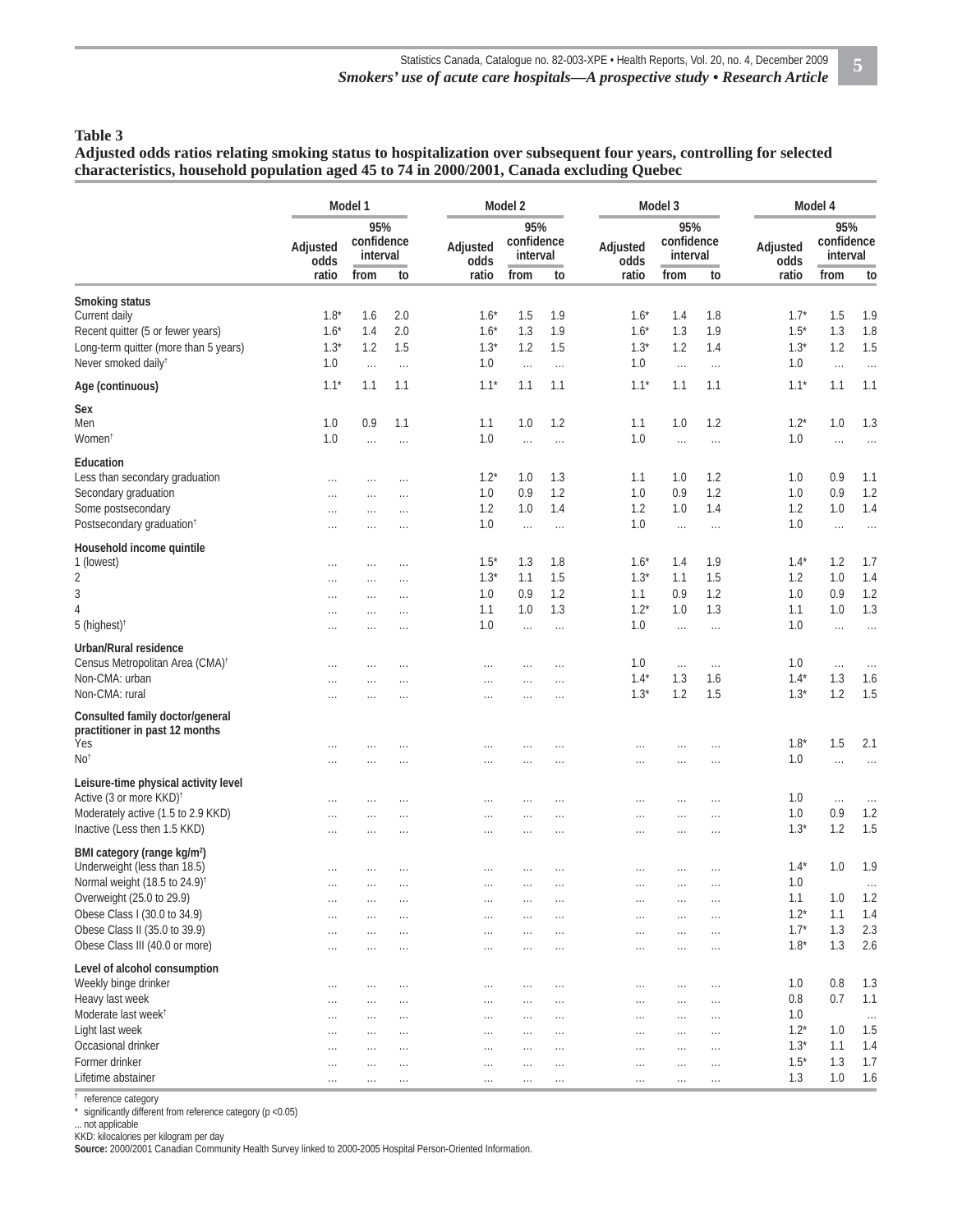range in 2000/2001, but they used 29% of hospital days for that age group (Table 4). Recent quitters constituted 6% of the population, but accounted for 10% of hospital days. Long-term quitters used a percentage of hospital days (32%) that more closely reflected their share of the population (30%). Finally, people who had never smoked daily made up 44% of the population, but used 30% of hospital days.

The mean number of days in hospital per person (including those who were not hospitalized during the study period) was significantly higher for current daily smokers than for people who had never smoked daily. In each age group, the

average for current daily smokers was more than double that for never-daily smokers (Table 5). Recent quitters also averaged significantly more days in hospital, compared with never-daily smokers.

For long-term quitters aged 45 to 64, average days in hospital did not statistically exceed averages for neverdaily smokers. However, average days in hospital for long-term quitters aged 65 to  $74$  (6.8 days) significantly surpassed the average for never-daily smokers in this age group (4.3 days).

Current daily smokers' average number of *excess* hospital days ranged from 1.5 days at ages 45 to 54 to 6.0 days at ages 65 to 74. Recent quitters' excess days averaged 0.9 at ages 45 to 54, 2.6 at ages 55 to 64, and 8.4 days at ages 65 to 74. For long-term quitters, average excess days at ages 45 to 64 did not differ significantly from zero; those aged 65 to 74 averaged 2.6 excess days, which was significantly lower than the average of 8.4 excess days for recent quitters.

In total, current and former daily smokers aged 45 to 74 used an excess of 7.1 million hospital days over the four-year study period, which accounted for nearly one-third (32%) of all days spent in hospital by people these ages (Table 6). This proportion was consistent in all three age groups. When the analysis

#### **Table 4**

**Number of days and percentage distribution of days in hospital over subsequent four years, by age group and smoking status, household population aged 45 to 74 in 2000/2001, Canada excluding Quebec**

|                            | Total                                               |                                    | Current<br>daily smoker |                   |                                    | Recent quitter<br>(5 or fewer years) |                   |                                    | Long-term guitter<br>(more than 5 years) |                   | Never smoked daily                 |              |                   |
|----------------------------|-----------------------------------------------------|------------------------------------|-------------------------|-------------------|------------------------------------|--------------------------------------|-------------------|------------------------------------|------------------------------------------|-------------------|------------------------------------|--------------|-------------------|
|                            | estimated<br>number of<br>hospitals<br>days<br>'000 | Estimated<br>number of<br>hospital | Percent of              |                   | Estimated<br>number of<br>hospital | Percent of                           |                   | Estimated<br>number of<br>hospital | Percent of                               |                   | Estimated<br>number of<br>hospital | Percent of   |                   |
| Age group                  |                                                     | days<br>'000                       | hospital                | age<br>days group | days<br>'000                       | hospital                             | age<br>days group | days<br>'000                       | hospital                                 | age<br>days group | days<br>'000                       | hospital     | age<br>days group |
| Total 45 to 74<br>45 to 54 | 21.853.5<br>5.060.1                                 | 6.250.7<br>.999.2                  | 28.6<br>39.5            | 19.4<br>23.2      | 2.164.9<br>430.1                   | 9.9<br>8.5                           | 6.3<br>6.7        | 6.892.6<br>1.062.4                 | 31.5<br>21.0                             | 29.9<br>24.9      | 6,545.3<br>1.568.4                 | 30.0<br>31.0 | 44.3<br>45.2      |
| 55 to 64<br>65 to 74       | 6,558.8<br>10,234.6                                 | 2,298.6<br>1.952.9                 | 35.0<br>19.1            | 19.0<br>12.0      | 622.5<br>,112.3                    | 9.5<br>10.9                          | 6.3<br>5.5        | 1,753.3<br>4,076.9                 | 26.7<br>39.8                             | 32.5<br>37.4      | 1,884.4<br>3,092.6                 | 28.7<br>30.2 | 42.2<br>45.2      |

† shown to facilitate comparisons between percentage of people comprised by age group and percentage of hospital days used

**Source:** 2000/2001 Canadian Community Health Survey linked to 2000-2005 Hospital Person-Oriented Information.

#### **Table 5**

#### **Average number of days and excess days hospitalized over subsequent four years, by age group and smoking status, household population aged 45 to 74 in 2000/2001, Canada excluding Quebec**

|           |         | Current daily smoker          |      |                                                                                                               |        | Recent quitter<br>(5 or fewer years) |                               | Long-term quitter<br>(more than 5 years) |        |                                                    |     | Never smoked daily |          |                               |          |
|-----------|---------|-------------------------------|------|---------------------------------------------------------------------------------------------------------------|--------|--------------------------------------|-------------------------------|------------------------------------------|--------|----------------------------------------------------|-----|--------------------|----------|-------------------------------|----------|
|           |         | 95%<br>confidence<br>interval |      |                                                                                                               |        |                                      | 95%<br>confidence<br>interval |                                          |        | 95%<br>confidence<br>interval                      |     |                    |          | 95%<br>confidence<br>interval |          |
| Age group | %       | from                          | to   |                                                                                                               | %      | from                                 | to                            |                                          | %      | from                                               | to  |                    | %        | from                          | to       |
|           |         |                               |      |                                                                                                               |        |                                      |                               |                                          |        | Average number of days in hospital over four years |     |                    |          |                               |          |
| 45 to 54  | $2.6*$  | 2.0                           | 3.1  |                                                                                                               | $1.9*$ | 1.1                                  | 2.6                           |                                          | 1.3    | 0.9                                                | 1.6 |                    | 1.0      | 0.8                           | 1.3      |
| 55 to 64  | $5.9*$  | 3.9                           | 7.9  | $4.8*$                                                                                                        |        | 3.2                                  | 6.4                           |                                          | 2.6    | 2.2                                                | 3.1 |                    | 2.2      | 1.7                           | 2.6      |
| 65 to 74  | $10.2*$ | 8.0                           | 12.5 | $12.7*$                                                                                                       |        | 8.4                                  | 17.1                          |                                          | $6.8*$ | 6.0                                                | 7.7 |                    | 4.3      | 3.6                           | 5.0      |
|           |         |                               |      | Average number of excess <sup>†</sup> days in hospital over four years among current and former daily smokers |        |                                      |                               |                                          |        |                                                    |     |                    |          |                               |          |
| 45 to 54  | 1.5     | 0.9                           | 2.2  | 0.9                                                                                                           |        | 0.1                                  | 1.7                           |                                          | 0.2    | $-0.2$                                             | 0.7 |                    | $\cdots$ |                               |          |
| 55 to 64  | 3.7     | 1.7                           | 5.8  | 2.6                                                                                                           |        | 1.0                                  | 4.3                           |                                          | 0.5    | $-0.2$                                             | 1.1 |                    | $\cdots$ | $\cdots$                      | $\cdots$ |
| 65 to 74  | 6.0     | 3.6                           | 8.3  | 8.4                                                                                                           |        | 4.0                                  | 12.9                          |                                          | 2.6    | 1.4                                                | 3.7 |                    | $\cdots$ | $\cdots$                      |          |

\* significantly different from estimate for "never smoked daily" (p <  $0.05$ )

† calculated by subtracting estimate for "never smoked daily" from total average number of days for corresponding age group; detail may not add to total because of rounding

… not applicable

**Note:** Average number of days in hospital is based on total population (including those not hospitalized).

**Source:** 2000/2001 Canadian Community Health Survey linked to 2000-2005 Hospital Person-Oriented Information.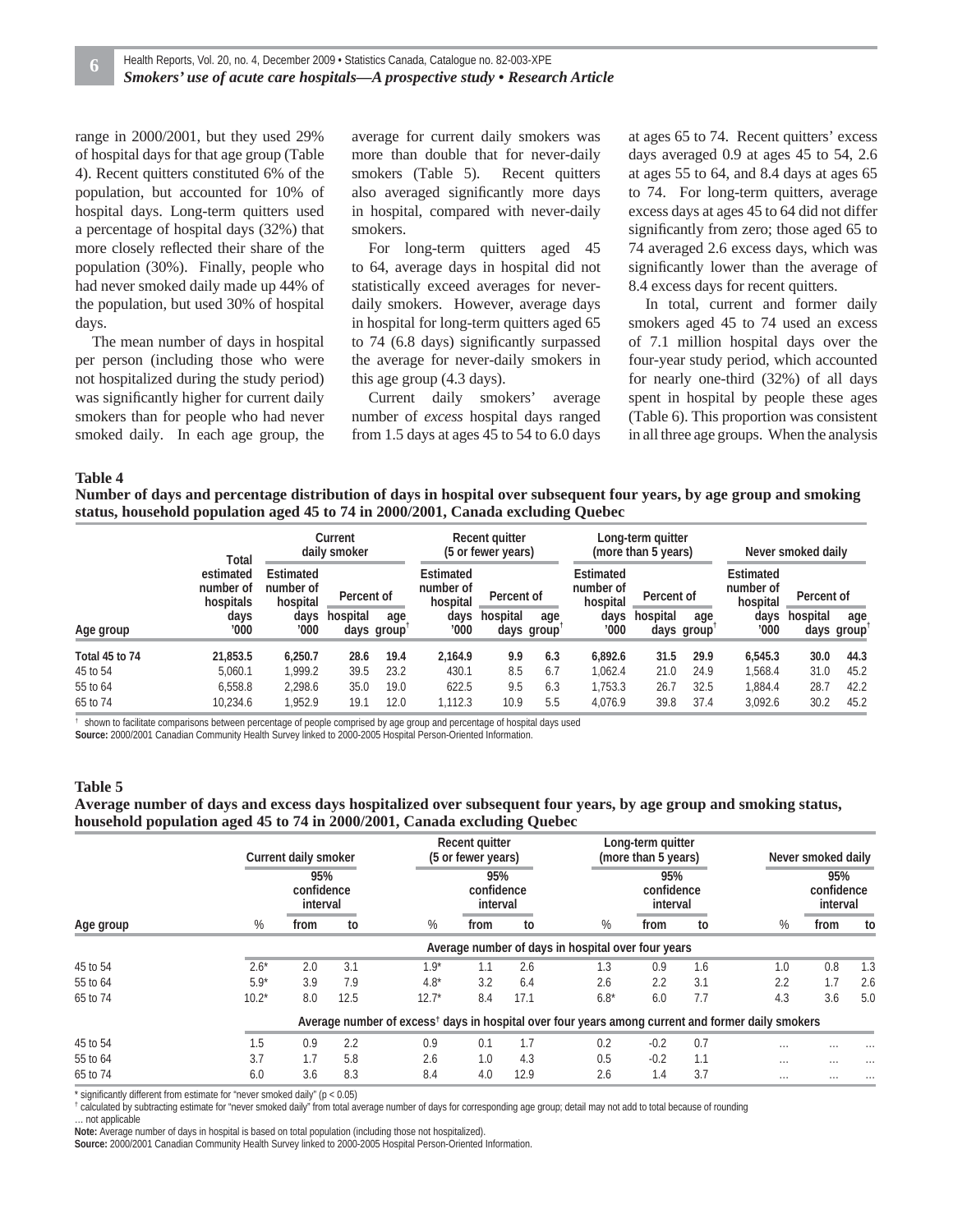#### **Table 6**

#### **Number of excess days**†  **hospitalized over subsequent four years, by age group and smoking status, household population aged 45 to 74 in 2000/2001, Canada excluding Quebec**

|                | Current daily<br>smoker     | Recent quitter<br>(5 or fewer<br>years) | Long-term quitter<br>(more than 5<br>years) | <b>Total current</b><br>daily and former<br>daily smoker |               |  |  |
|----------------|-----------------------------|-----------------------------------------|---------------------------------------------|----------------------------------------------------------|---------------|--|--|
|                | Estimated<br>number<br>'000 | Estimated<br>number<br>'000             | Estimated<br>number<br>'000                 | Estimated<br>number<br>'000                              | $%^{\dagger}$ |  |  |
| Total 45 to 74 | 3,779.0                     | 1,273.6                                 | 2,023.6                                     | 7.076.2                                                  | 32.4          |  |  |
| 45 to 54       | 1,193.8                     | 196.2                                   | 198.6                                       | 1,588.6                                                  | 31.4          |  |  |
| 55 to 64       | 1.450.2                     | 339.7                                   | 303.1                                       | 2.093.0                                                  | 31.9          |  |  |
| 65 to 74       | 1.135.1                     | 737.6                                   | 1.521.9                                     | 3.394.6                                                  | 33.2          |  |  |

† average number of excess days (Table 5) multiplied by number of people in corresponding age group and smoking category (Table 1)

‡ calculated by dividing number of excess days by total number of days (Table 4)

**Source:** 2000/2001 Canadian Community Health Survey linked to 2000-2005 Hospital Person-Oriented Information.

was repeated for the sexes separately, the excess was 36% of all days for men, and 28% of all days for women (data not shown).

## **Discussion**

For the first time, population-based estimates of acute care hospital use in Canada (excluding Quebec) in relation to the smoking status of patients have been prospectively estimated—using linked survey and administrative data. The results indicate that excess days spent in hospital by current and former daily smokers aged 45 to 74 account for nearly one-third of all days spent in hosptial by people in this age range. Furthermore, the elevated likelihood of hospitalization for current and former smokers is not explained by other characteristics, including socio-economic status.

The relatively lower averages of excess hospital days for former daily smokers who had quit more than five years before their CCHS interview underscores the benefit of long-term cessation. This finding is consistent with research reported by the United States Surgeon General showing improvements in mortality risk with time since quitting.29

A previous study reported increases in hospital admissions for former smokers during the year in which they quit, leading the investigators to speculate that the onset of illness may have motivated their quitting.30 This may explain the high

average number of excess hospital days for quitters of five years or less in the 65 to 74 age group in the current study.

Previous Canadian studies of various smoking-related outcomes (for example, health care use, direct and indirect costs, and mortality) have been based on the attributable-fraction methodology, making comparisons with the current study problematic.<sup>2,3,6</sup> The aim of the current study was to quantify hospital use according to the patient's smoking status, without regard to the age-specific, smoking-attributable fraction of the patient's diagnosis.

Comparisons with studies from other countries based on methodology similar to the current study are also limited—by differences in study endpoints, smoking prevalence, and follow-up time. For example, in a 16-year follow-up of a nationally representative cohort in Finland, male smokers used 70% more hospital days, and female smokers, 49% more, than did never smokers.17 In a 30-month prospective study in Japan, the per capita cost of hospital inpatient care was 33% higher for male smokers, compared with non-smokers, but did not differ among females.16 In Scotland, the odds of hospitalization for a cohort followed for 7.5 years were significantly higher for smokers and former smokers.<sup>19</sup> Despite the variety of methodological approaches among studies, the consistent finding is that smoking is a factor in an appreciable proportion of hospital care.

## *What is already known on this subject?*

- Smoking causes a variety of diseases and premature death.
- Previous Canadian estimates of smoking-related hospital days—derived from applying disease-specific risk estimates to administrative data—have indicated that smoking accounts for a substantial share of acute care.

## *What does this study add?*

- With population-based survey data linked to hospitalization data, acute care hospital use by smoking status has been prospectively estimated for the cohort of respondents (except those in Quebec) to the 2000/2001 Canadian Community Health Survey.
- **■** Smokers and former smokers had higher odds of hospitalization, even when controling for influences other than smoking.
- Former smokers aged 45 to 64 who had quit for more than five years averaged no more days in hospital than did never-daily smokers.
- Compared with never-daily smokers, excess days used by current daily and former daily smokers aged 45 to 74 amounted to nearly one-third of all acute care hospital days used by the population in this age range.

#### **Limitations**

An important limitation of this study is the exclusion of residents of Quebec, where the prevalence of smoking was higher in 2000/2001.<sup>31</sup> Exclusion of the institutionalized and on-reserve populations further added to the undercounting of hospital days used. Although CCHS respondents for whom a valid health number was not available and those who did not give permission to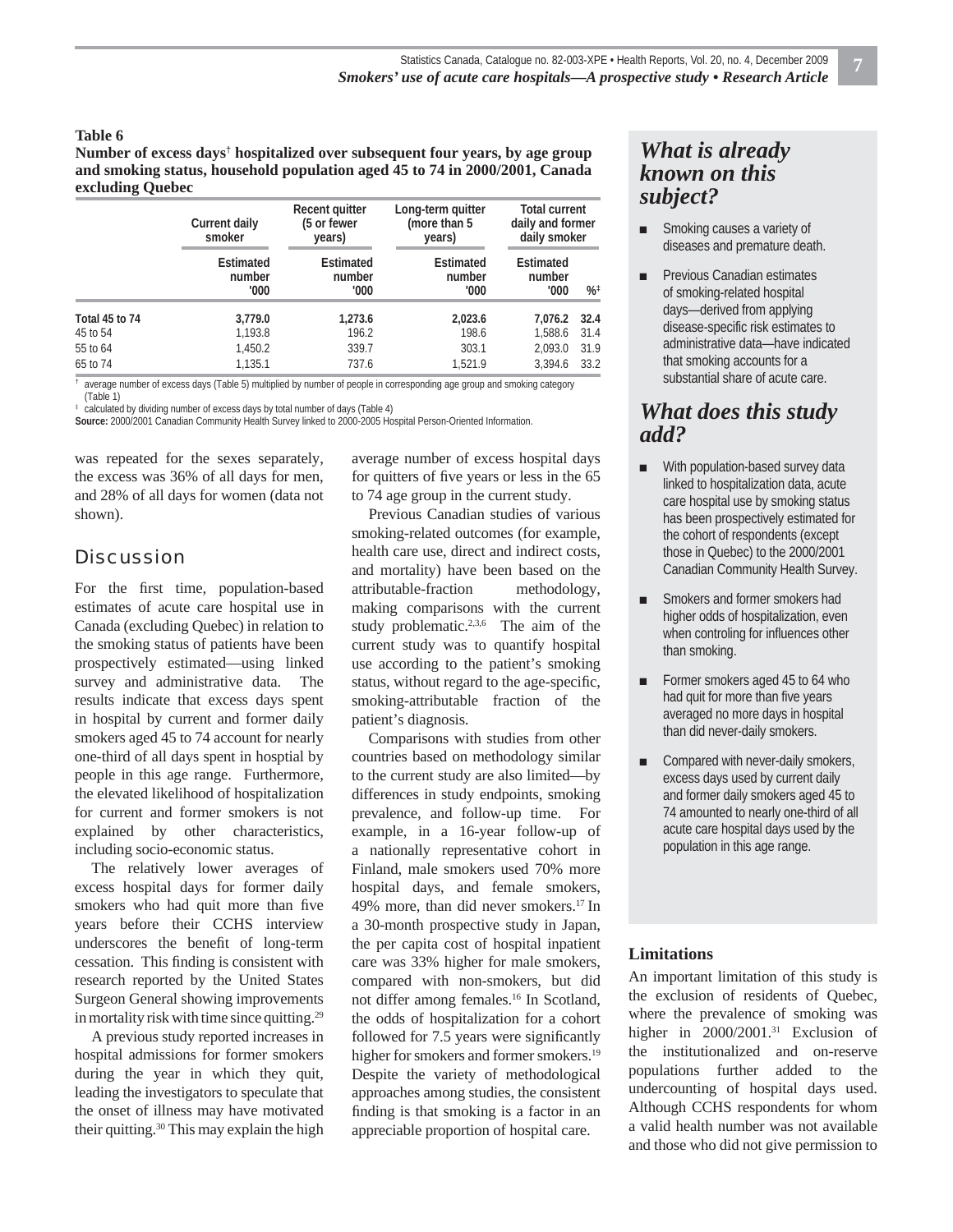link their survey data with administrative data were also omitted, Statistics Canada produced special survey weights to adjust for these exclusions.

The hospital care received by smokers is underestimated in this analysis. Data on use of the emergency and outpatient departments were not available. As well, because data were available only from acute care hospitals, specialized facilities such as psychiatric and rehabilitation centres were excluded. And the extent to which exposure to second-hand smoke may have been related to days in hospital could not be estimated.

The maximum response category for the 2000/2001 CCHS question asked of former daily smokers about time since quitting was "more than 5 years ago." A more detailed breakdown (for example, 5 to 10 years; 10 years or more) would have permitted an examination of the length of cessation time that is required before hospital use by former smokers might fully drop to the level of people who have never smoked. As well, information on intensity of exposure to smoking (packyears) was not available.

Smoking status was assessed only at the beginning of the period and may have changed during the subsequent four years. Current smokers could have quit, and former smokers could have resumed.

Previous research based on longitudinal data indicates that within a two-year period, 13% of daily smokers had quit.<sup>32</sup> However, among former smokers, recidivism was particularly high in the first two years—approximately 20% had relapsed. Although the full extent to which such changes may have diluted or biased the observed associations cannot be quantified, it is likely that the association with hospitalization observed for people classified as recent quitters (quit in past five years) was stronger than it would have been if recidivists had been excluded.

Factors other than smoking that could not be included in the analysis may account for some of the excess hospitalization among smokers. Such factors might include a propensity for risk-taking, poorer nutritional status and less frequent primary and preventive care.

Data from the CCHS were selfreported by respondents; no independent verification of the information was undertaken. The degree to which the data may be biased because of reporting error is unknown. For example, any tendency to deny or underreport smoking would contribute to misclassification, which would weaken the strength of the association between hospital use and smoking.

Probabilistic linkage was used to match hospitalization records to survey records; some false links or missed links may have resulted.

#### **Conclusion**

This analysis illustrates the value of linking administrative to survey data by being the first Canadian study to directly quantify time spent in hospital according to smoking status. The precision of the association between hospitalization and smoking status was enhanced by controlling for other possible influences such as obesity and socio-economic status. ■